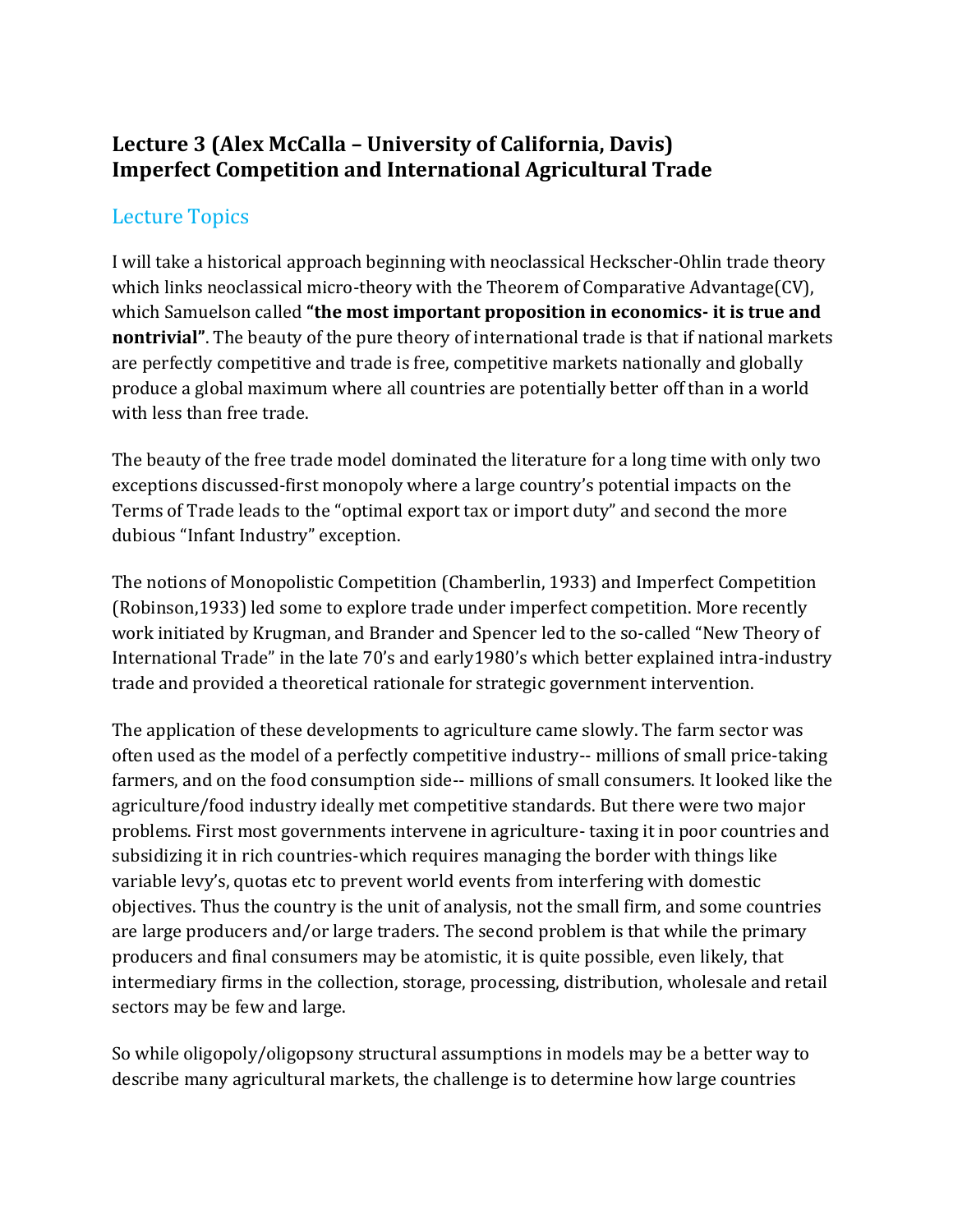and/or large firms behave (interact) within the concentrated structure to produce pricing outcomes.

Topics

1.Review Pure Theory of International Trade.

2. Exceptions Big Country Monopoly Power and Cartels, & Infant Industry

3. Agriculture was frequent model of pure competition but International Ag Markets may not be competitive- Big Countries and Big Multinational Firms.

4. Cartels, Trusts and International Commodity Agreements -Sugar, rubber and wheat;

5. Early International Agricultural Market Studies at Stanford Food Research Institute (FRI) with special focus on wheat.

6. Early Imperfectly Competitive model of world Grain Markets –Duopoly Model of World Wheat Market Pricing- Governments and/or State traders as wielders of market power;

7. Firms as power players; firms and governments playing together;

8. Strategic trade theory, game theory and agriculture- coffee, rice,

9. Dynamics and Empirical modelling to Evaluate Structure- corn, rice, bananas.

Reading: in order of priority for reading

Reimer, J. J. and K. Stiegert (2006). " Imperfect Competition and Strategic Trade Theory: Evidence for International Food and Agricultural Markets." *J. of Ag. & Food Industrial Organization, 4:*1-25.

Karp, L. S. and J. M. Perloff (2002). "A Synthesis of Agricultural Trade Economics." Chpt. 33 in B. L Gardner and G. C. Rausser, eds. *Handbook of Agricultural Economics Vol 2B.*  Amsterdam: North Holland-Elsevier. 1945-1998.

McCalla, A. F. (1981). "Structural and Market Power Considerations in Imperfect Agricultural Markets" Chpt.2 in A. F. McCalla and T.E. Josling, eds. *Imperfect Markets in Agricultural Trade.* Totowa, N. J: Allanheld, Osmun &Co. 9-28.

Recent Work.